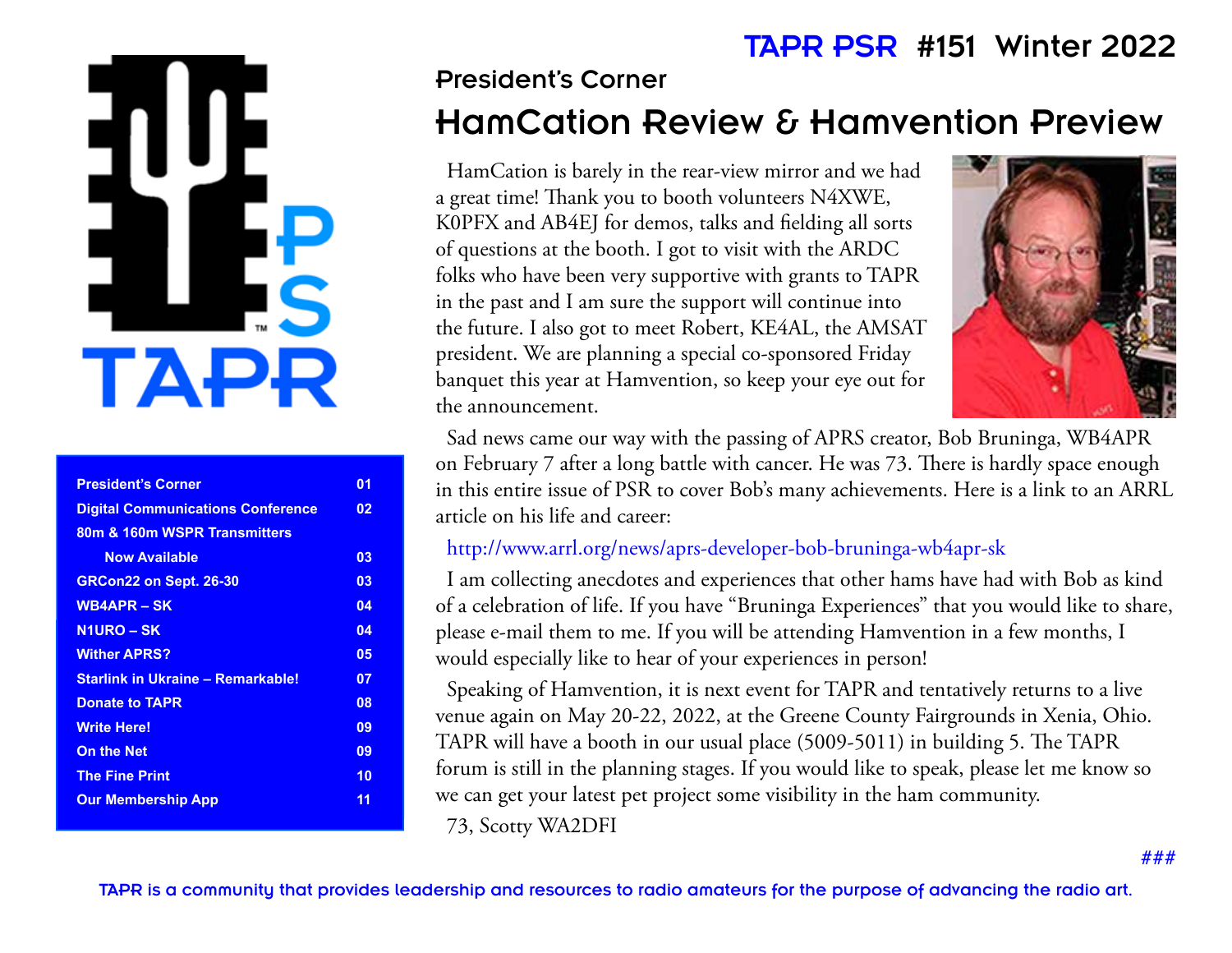# 2022 ARRL / TAPR Digital Communications

Make your reservations now for three days of learning and enjoyment at the Hilton Charlotte Airport Hotel. The Digital Communications Conference schedule includes technical and introductory forums, demonstrations, a Saturday evening banquet and an in-depth Sunday seminar. This conference is for everyone with an interest in digital

communications- beginner to expert.

## **September 16-18 Charlotte, North Carolina**

**Contact Tucson Amateur Radio at:** www.tapr.org/dcc



ALL PLANS ARE SUBJECT TO CHANGE DUE TO THE CORONAVIRUS



TAPR is a community that provides leadership and resources to radio amateurs for the purpose of advancing the radio art.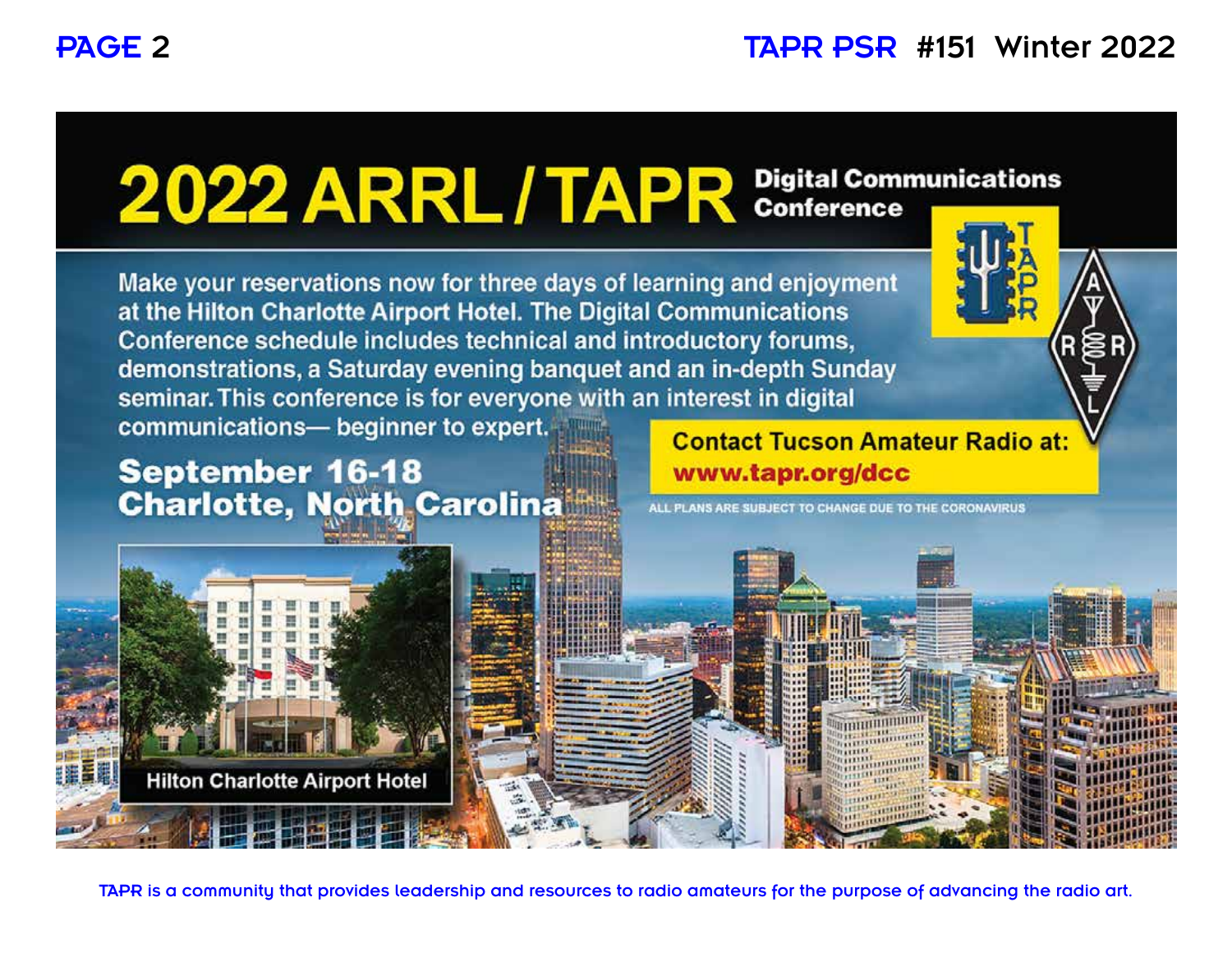## PAGE 3 TAPR PSR #151 Winter 2022

# 80m & 160m WSPR Transmitters Available

TAPR now has 80- and 160-meter WSPR transmitter kits available. These are similar to the 10meter/12meter and 15meter/17meter WSPR transmitter kits in that the user solders the low pass filter components to the pcb. In addition, the user also solders the drain inductor for 80-meter and 160-meter transmitters.

Visit the TAPR store (https://tapr.org/product/wspr/) for more information and/or to order kits.



# GRCon22 on Sept. 26-30

The 12th Annual GNU Radio Conference (GRCon) will be held this year in Washington, DC, in-person during the week of September 26-30 at the Capital Hilton Hotel.

GRCon is the annual conference for the free and open sourc GNU Radio project and community and has established itself as one of the premier industry events for Software Defined Radio (SDR).

GRCon attendees come from a large variety of backgrounds, including industry, academia, government and hobbyists.

The details:

**###**

 September 26-30, 2022 Capital Hilton 1001 16th Street NW Washington, DC 20036 USA

For more information, please visit https://www.gnuradio.org You can contact the organizers at grcon@gnuradio.org

**###**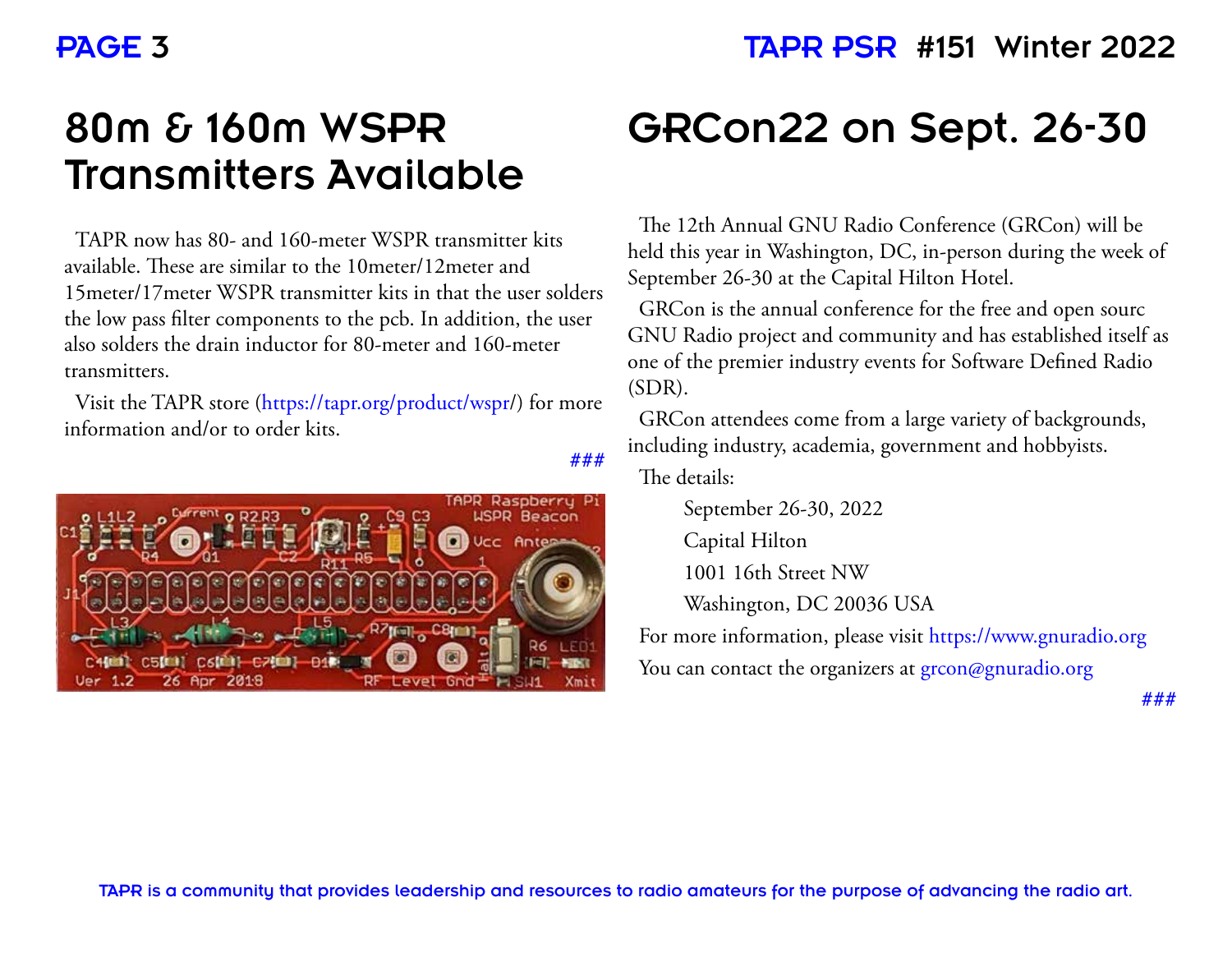#### PAGE 4 TAPR PSR #151 Winter 2022

# WB4APR – Silent Key

#### By Stana Horzepa, WA1LOU

By now, I'm sure that you have heard the sad news that the "Father of APRS," Bob Bruninga, WB4APR, died on Febuary 7, 2022.

APRS was very attractive to this writer. It combined my favorite *mode du jour*, packet radio, with maps, weather stations, GPS and computers. Who could ask for anything more!

I got to know Bob, editing

his articles for *PSR*, moderating the first APRS forums at Hamvention and being a pain in the dupa, badgering him with questions while I wrote the packet radio and APRS books for the ARRL. Bob was patient and always answered my questions, made suggestions and as a result, the books were far better for it.

We remained friends after I became less APRS-active and over the years, he always supported me and *PSR* with articles on his favorite topics.

I will miss Bob, as will all of Amateur Radio.



# N1URO – Silent Key

#### By Brian Webster, N2KGC

It is with great sadness that I pass along the news that Brian Rogers N1URO is now a silent key. He passed on Tuesday evening January 4th , 2022.

Brian was the author of the URONode packet radio software and past president of the Eastnet Amateur Radio Network

(https://www.eastnetpacket.org/). He was

an avid packet user and contributor to various software packages, not just his own. He was also the AmprNet coordinator for the states of MA, NH, VT, PA, MD, DE, CT, RI and ME.

Professionally, he was an IT consultant and ran his company Network Continuum Connecticut (https://www.nc-ct.net/).

He was a mentor to many who wanted to operate packet nodes or set up an ampr.org station. He had a broad knowledge of many other node operating systems, keeping nodes of all types running at his QTH. He was a wealth of detailed knowledge and will be missed immensely.

**###**

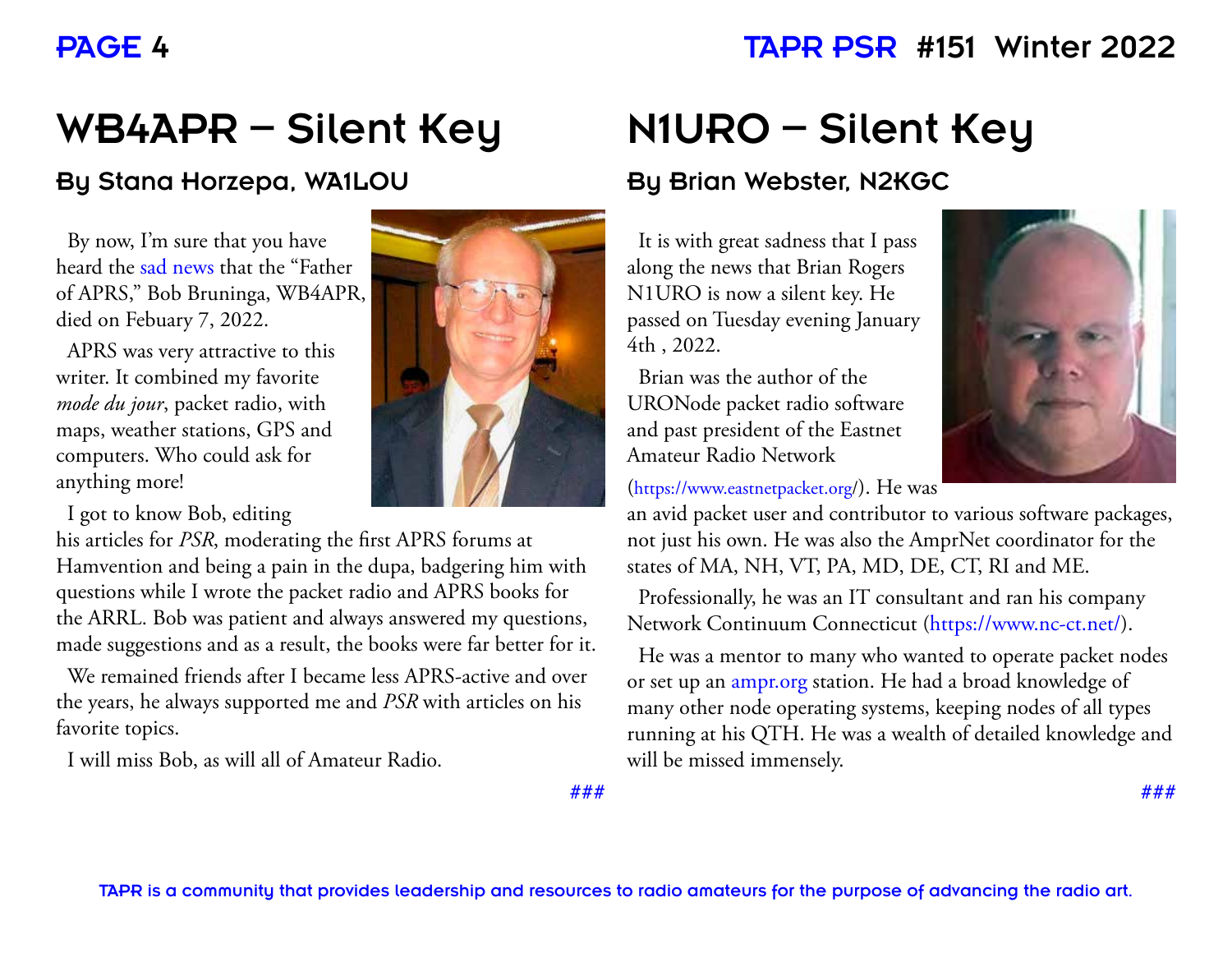#### PAGE 5 TAPR PSR #151 Winter 2022

## Wither APRS?

#### By Steve Stroh, N8GNJ (Source: Zero Retries)

Steve Dimse, WK4HG, on the TAPR APRS Special Interest Group (APRS SIG) mailing list:

"Yes, it is true. Amateur Radio has lost a true pioneer in its transition to the digital age. I will certainly miss him. We often argued, but I deeply respected him. I'm glad I had the chance to express that to him unequivocally before his death. When he was diagnosed he was not expected to last 6 months but he made it two years, and it took covid to finish the job. He was tough as well as brilliant.

"Bob did not want to make a big deal of his cancer and did not want sympathy, so he only told a few people. He did drop a few hints over the last two years though. Bob tried to get a group of active programmers in APRS to come together, but no one stepped forward. We talked about it, and I told him I thought it would not happen until he made his diagnosis public and involved the larger community. He did not want to do that, so I agreed to help as I could. I have control of aprs.org, and TAPR has the paperwork to transfer the APRS trademark.

"The APRS community has some choices to make. I am no spring chicken myself, and I have no desire to assume Bob's throne on top of APRS. However I am not going to just hand responsibility to a single person. This needs to be a community

effort and not become dependent on a single person. We need to use this sad opportunity to strengthen APRS. I hope people will step forward to form a group to assume the leadership role. I would like to see a non-profit formed with a real board of directors, bylaws, and open membership. But I'm not going to do it - collaboration is not one of my strengths either!

"I am sure TAPR will be willing to help in any way it can, and a real APRS group should be able to secure a grant from ARDC (ampr.org) for funding itself. If you weren't aware ARDC, which has held the 44.0.0.0/8 IP allocation since the beginning, sold an unused quarter of the allocation to Amazon for \$108 million a couple years back, and has been giving out grants for worthy ham radio projects.

"This can be a beginning of a new era for APRS if a few people are willing to take on a lot of unpaid, under-appreciated effort. If that doesn't happen, I will update the aprs.org pages with new user-defined packet definitions and to-calls. I will not be drawn into discussion about protocol changes, new icons, or other such minutia. Other than housekeeping details, the protocol is not officially changing until an open membership group steps up and takes over. Without the ability to change, people may decide to implement changes unilaterally, which will not be good for the community.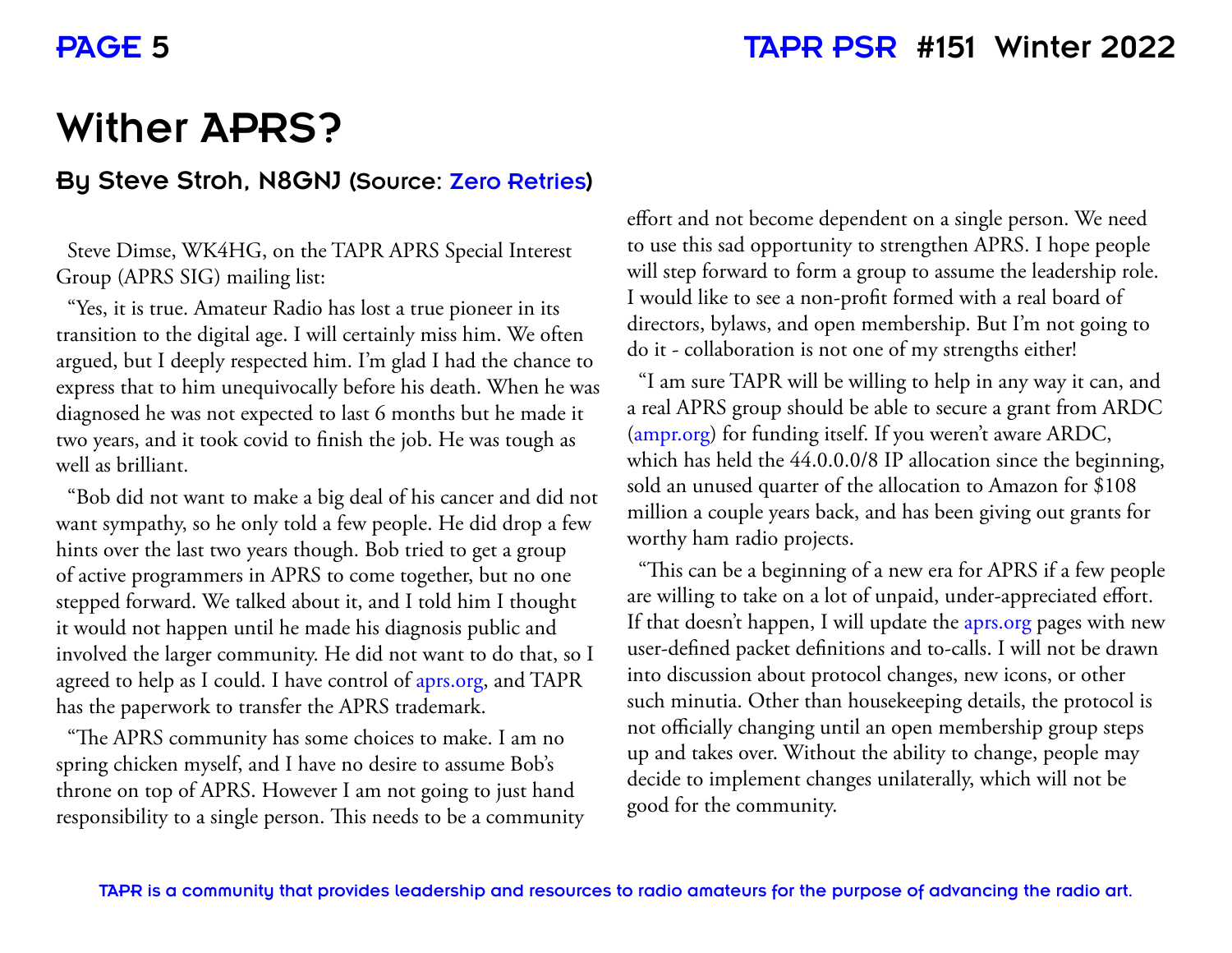#### PAGE 6 TAPR PSR #151 Winter 2022

"Bob loved APRS, and he wanted it to thrive after his death. But for all his flashes of brilliance he was never good at creating a collaborative group. We tried to help him by creating the APRS Working Group in the early 2000s but he never did anything with it once we created the protocol and stepped aside. It is time for someone to step into his shoes and lead, or APRS will decline.

"It is in your hands."

If you want to get involved with the future of APRS, APRSSIG is the center of the APRS universe. I've just rejoined that list to follow what comes next.

On the one hand, Amateur Radio has come together for such standards work in the past, notably AX.25 and of course APRS. But that was a different era, decades ago. Whereas the creation of AX.25 resembled a formal standards effort (not too dissimilar to professional standards bodies), (my perception of) APRS "standardization" was more akin to the old motto about creating standards within the Internet Engineering Task Force (IETF):

Rough consensus and running code.

In a subsequent post about APRS standards, Lynn Deffenbaugh KJ4ERJ posted these links:

http://www.aprs.org/doc/APRS101.pdf http://www.aprs.org/aprs11.html

#### http://www.aprs.org/aprs12.html

So, at least there's that. I do hope there can be a group that comes together for formal, or even informal stewardship to keep implementations of APRS and the ecosystem interoperable. I'm also glad that aprs.org and the APRS trademark are under stewardship.

This sort of situation was anticipated several years ago and a concept called Amateur Radio Engineering Task Force (ARETF) was created. Those who created it got busy with other activities. Later I put some energy into it and considered reviving it for work on an open source equivalent of VARA, but I decided that my energy and time was better spent on Zero Retries. I think the idea of ARETF is a good one, but I'm not well-connected enough to have a realistic chance of making it a reality.

Lastly, WB4APR offers a sobering reminder that none of us get out of this alive, despite our best efforts and hopes, we don't know how much time we have. So make the most of your life while you can. In a December 2020 YouTube video, WB4APR mentions briefly that two weeks after his retirement, he was diagnosed with cancer.

**###**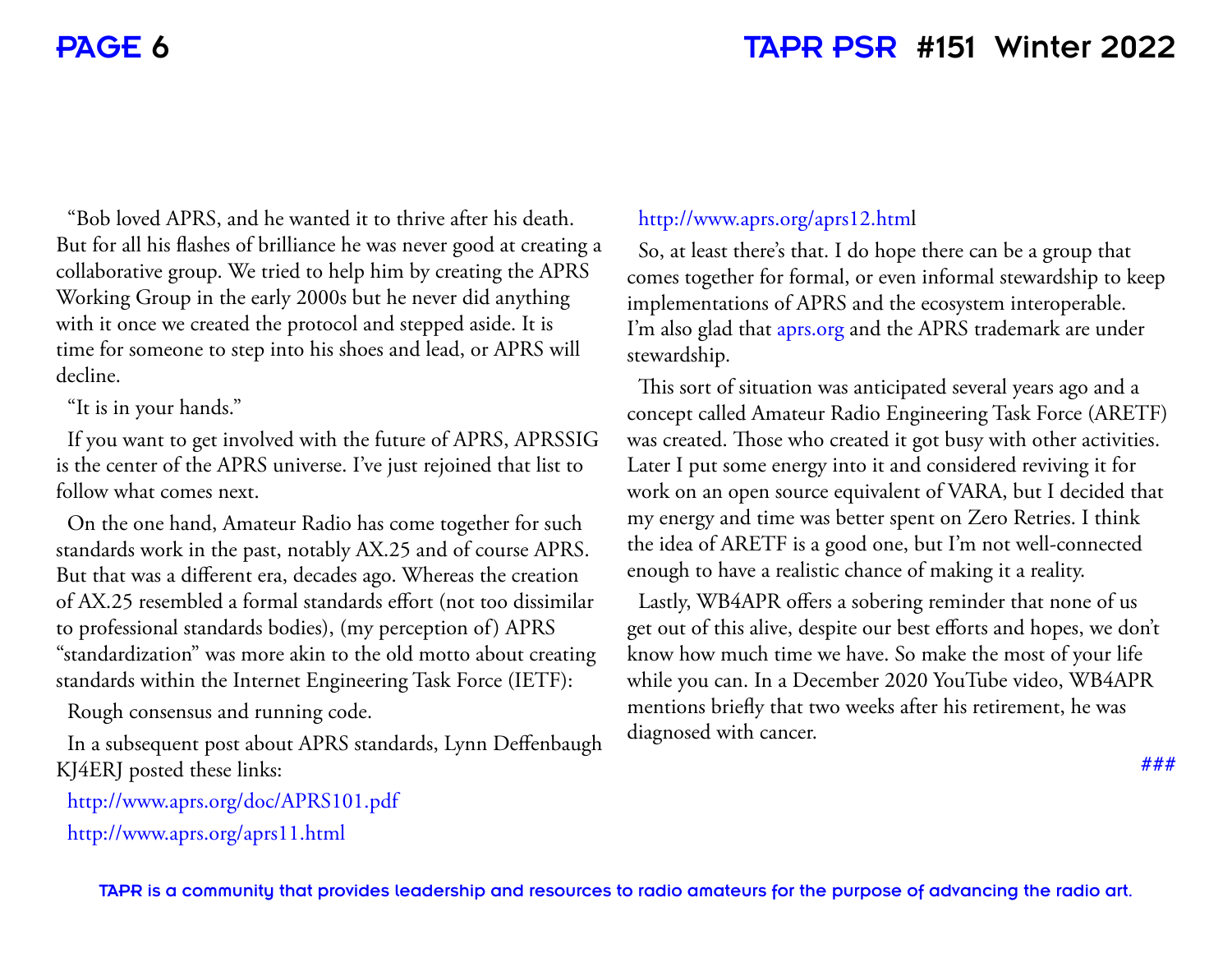# Starlink in Ukraine – Remarkable!

#### By Steve Stroh, N8GNJ (Source: Zero Retries)

As I discussed in Zero Retries 0035 just a few hours ago, I'm just not mentally up to writing about the use of radio technology in Russia's war against Ukraine. But I did hint that I would publish something about communications in Russia's war on Ukraine "soon" using Substack's "Threads1" feature, but this "something" quickly grew beyond what Threads was intended for. Thus, this special edition of Zero Retries.

If you're thinking Starlink isn't Amateur Radio, you're right. But this story deserves to be more widely known, including within Amateur Radio. Starlink is 21st century telecommunications infrastructure - mobile, wireless, software defined, and rapidly iterated.

Credit where due, YouTuber Steven Mark Ryan of Solving the Money Problem (one of my usual relaxations during my lunch break) tipped me off to this story. Ryan probably tells the story better than I'll be able to in text. Skip ahead to 1:42.

It has been widely reported that a shipment of Starlink terminals were delivered to Ukraine, and that SpaceX rapidly configured its Starlink constellation to accommodate those new terminals. The assumption is that the ground terminals to provide Starlink service to Ukraine are (safely) outside Ukraine's borders… probably protected behind NATO defenses in Poland.

What has been done since that delivery by the Starlink team to support emergency wartime use of Starlink in Ukraine is, in my opinion, remarkable.

At minimum, SpaceX got the Starlink terminals to Ukraine, in time for them to be useful - no small feat.

What happened next is told in a series of tweets. In sequence:

@FedorovMykhailo is Vice Prime Minister of Ukraine and Minister of Digital Transformation of Ukraine.

@FedorovMykhailo: many thx! Starlink keeps our cities connected and emergency services saving lives!

With Russian attacks on our infra, we need generators to keep Starlinks & life-saving services online - ideas?

@elonmusk: Updating software to reduce peak power consumption, so Starlink can be powered from car cigarette lighter. Mobile roaming enabled, so phased array antenna can maintain signal while on moving vehicle.

Software update to adapt a civilian system for wartime usage so that it can be powered from 12 volts DC (presumably via a small 12 volt DC to 220 VAC inverter).

Then to enable mobile usage from a flat panel antenna, with beam forming. That's an experimental, or beta (to be generous) feature.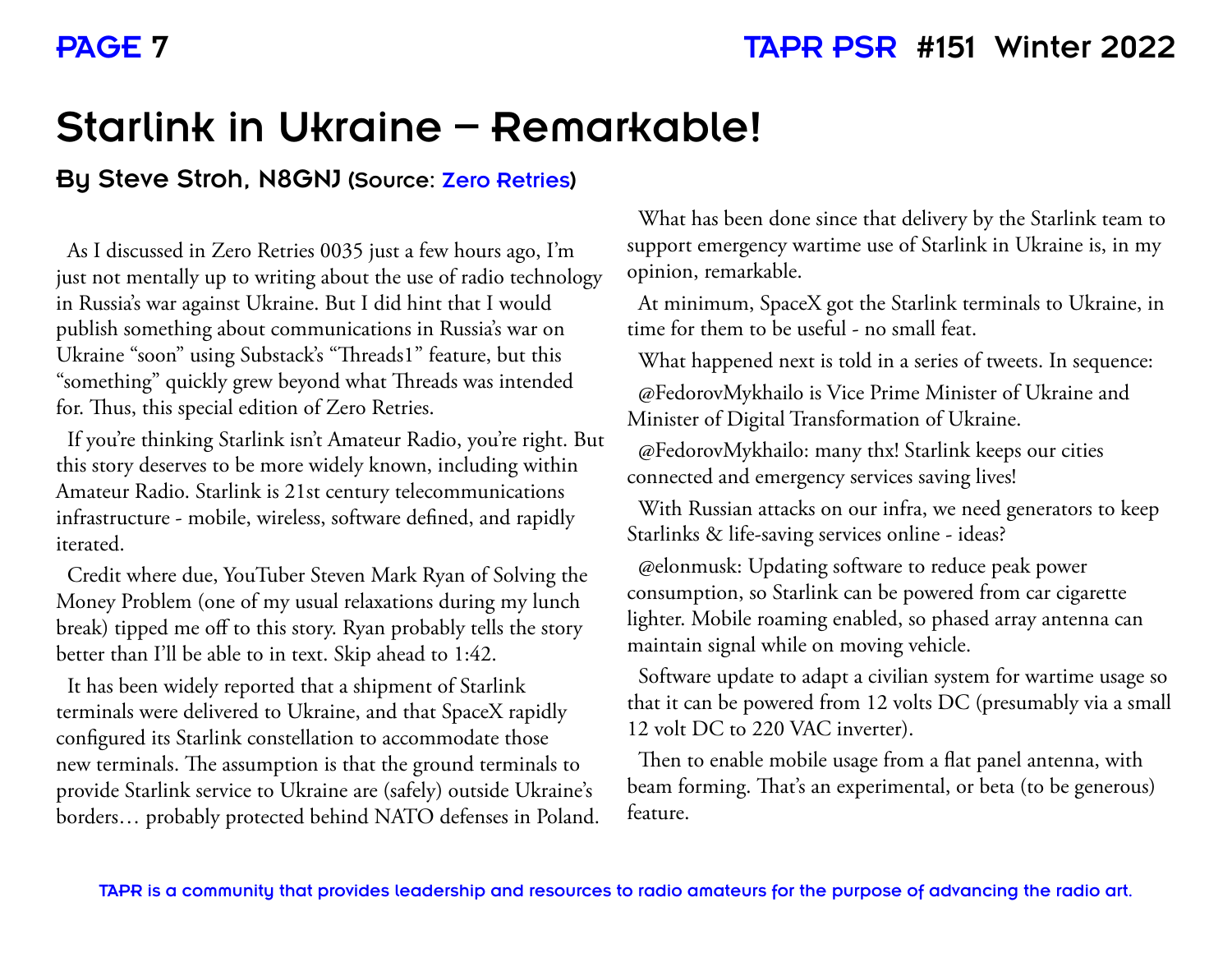#### PAGE 8 TAPR PSR #151 Winter 2022

From a civilian organization. Wow.

@elonmusk: Important warning: Starlink is the only non-Russian communications system still working in some parts of Ukraine, so probability of being targeted is high. Please use with caution.

When asked how to use with caution:

@elonmusk: Turn on Starlink only when needed and place antenna away as far away from people as possible.

@elonmusk: Place light camouflage over antenna to avoid visual detection

When asked about painting the Starlink dish:

@elonmusk: Yes, provided no metal particles in paint.

What's remarkable about these last two exchanges is they're rapid replies, with actionable information. No waffling, no weasel-wording, etc. Just helpful answers, fast!

…

We're in a way different world than I grew up in when the CEO of a (defacto) telecommunications company can be in direct communications, in a public forum, with a senior official of a country being attacked by Russia, in close to realtime.

I can't offer enough kudos for quick-acting SpaceX and SpaceX CEO Elon Musk for this work to very, very substantively aid

the people of Ukraine. SpaceX, and Starlink really is an "only in the USA" success story. There just isn't any comparison. Musk might be a "challenging personality" at times, but we in the US can proudly point to him that he's our "challenging personality". There's no denying Musk's brilliance and drive and the "Get it DONE" culture he has imbued into SpaceX and Starlink.

**###**

#### Donate to TAPR TAPR is now participating in the AmazonSmile program! When you shop using the AmazonSmile program, Amazon makes a donation to TAPR equal to 0.5% of the price of your eligible AmazonSmile purchases. AmazonSmile is the same Amazon you know. Same products, same prices, same service. Bookmark the TAPR AmazonSmile Program link: https://smile.amazon.com/ch/86-0455870 That link takes you to a special login portal where you enter your normal Amazon credentials and get redirected at the same Amazon home page except there will now be a notice that you are supporting TAPR. Other ways to donate to TAPR, email contact@tapr.org: **###**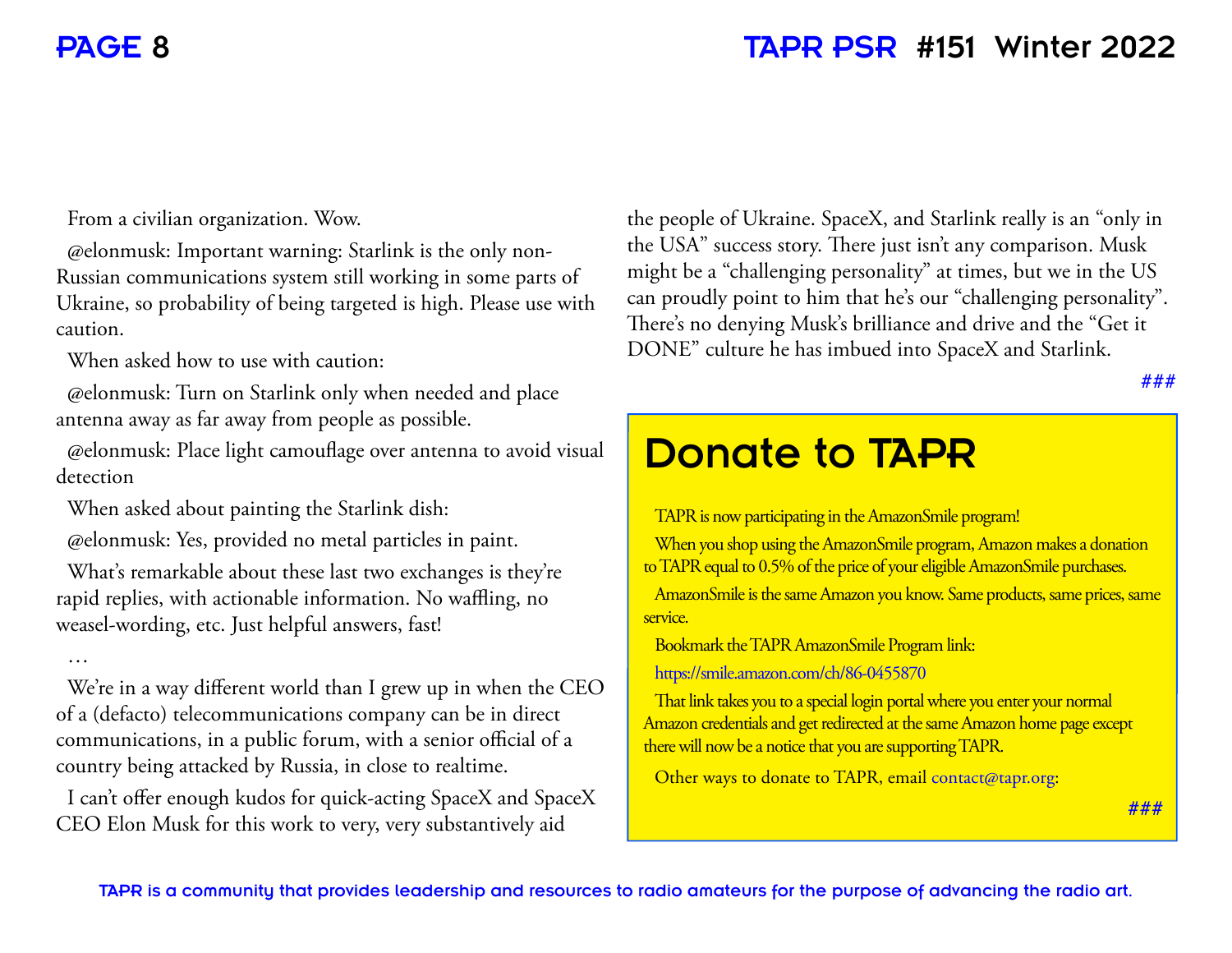## PAGE 9 TAPR PSR #151 Winter 2022

# Write Here!

Your *PSR* editor is working on the next issue of *PSR* and hopes to find a few good writers, particularly ham radio operators working on the digital side of our hobby, who would like to write



about their activities and have them published here in *PSR*.

You don't have to be Hiram Percy Maxim to contribute to *PSR* and you don't have to use *Microsoft Word* to compose your thoughts.

Your *PSR* editor can handle just about any text and graphic format, so don't be afraid to submit whatever you have to wa1lou@tapr.org --- she can handle it!

The deadline for the next issue of *PSR* is June 15, so write early and write often.

**###**

# On the Net

#### By Mark Thompson, WB9QZB

#### Facebook

As you may know, TAPR has a Facebook page, www.facebook.com/TAPRDigitalHam.



However, I also created a TAPR Facebook Group, www.facebook.com/groups/TAPRDigital/.

If you have a Facebook account, "Like" the TAPR Facebook page and join the TAPR Facebook Group.

If you join the group click on the Events link and indicate you're Going to the events.

#### On Twitter, Too

Access the TAPR Twitter account at www.twitter.com/taprdigital.

#### Also on YouTube



**You Tube** 

TAPR now has its own channel on YouTube: the TAPR Digital Videos Channel: www.youtube.com/user/TAPRDigitalVideo.

At this time, there are a slew of videos on our channel including many from the TAPR-ARRL Digital Communications Conference (DCC) that you may view at no cost, so have at it!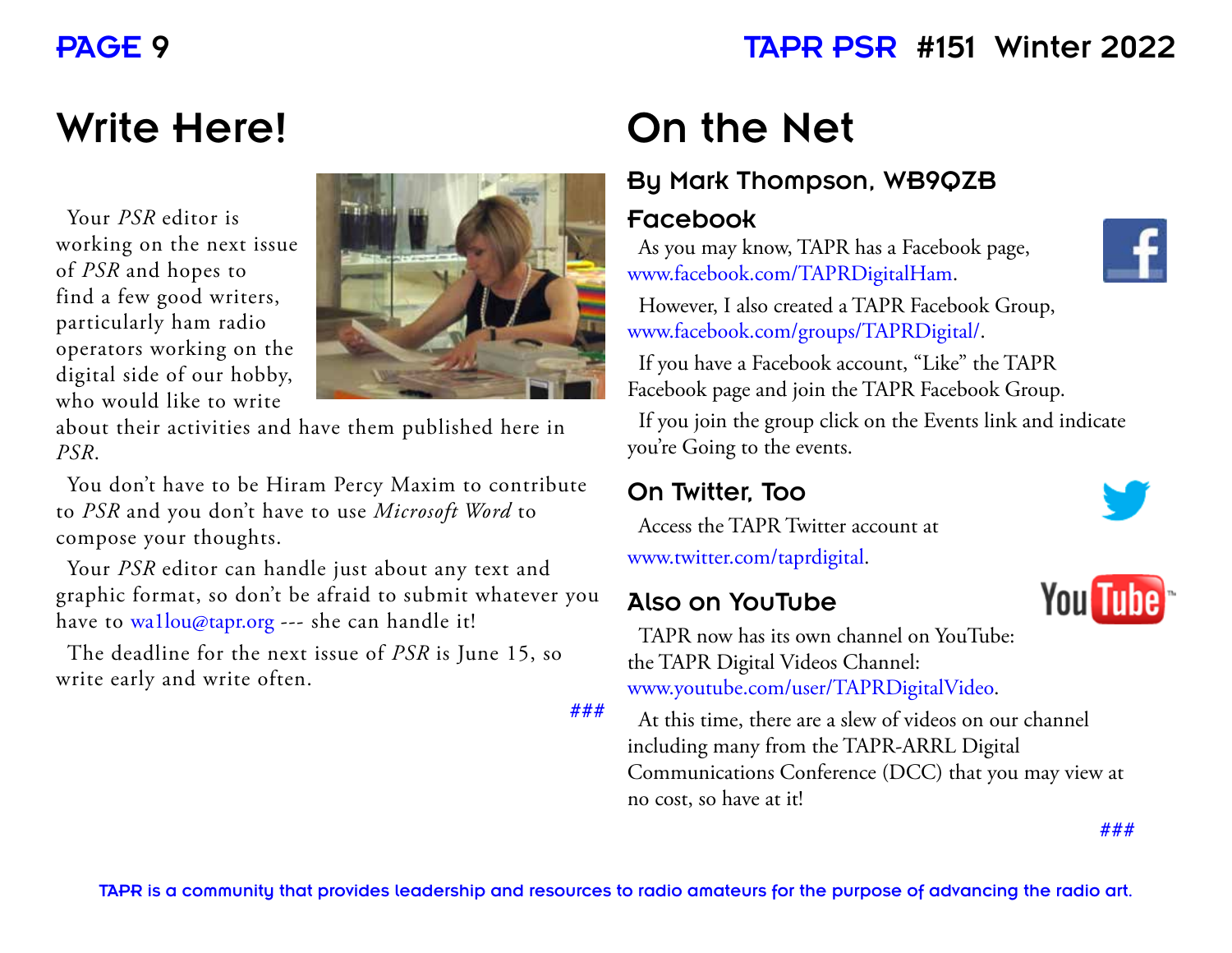#### PAGE 10 TAPR PSR #151 Winter 2022

#### PSR

#151 Winter 2022, ISSN: 1052–3626 Published by TAPR Phone +1 972 413 8277 E-mail: contact@tapr.org URL www.tapr.org Facebook www.facebook.com/TAPRDigitalHam Twitter www.twitter.com/taprdigital TAPR Office Hours: Monday to Friday, 9 AM to 5 PM Eastern Time

#### Submission Guidelines

TAPR is always interested in receiving information and articles for publication. If you have an idea for an article you would like to see, or you or someone you know is doing something that would interest TAPR, please contact the editor (wa1lou@tapr.org) so that your work can be shared with the Amateur Radio community. If you feel uncomfortable or otherwise unable to write an article yourself, please contact the editor for assistance. Preferred format for articles is plain ASCII text (OpenOffice or *Microsoft*) *Word* is acceptable). Preferred graphic formats are PS/EPS/TIFF (diagrams, black and white photographs), or TIFF/JPEG/GIF (color photographs). Please submit graphics at a minimum of 300 DPI.

#### Production / Distribution

*PSR* is exported as Adobe Acrobat and distributed electronically at www.tapr.org *PSR* Editor: Stana Horzepa, WA1LOU E-mail wa1lou@tapr.org

#### TAPR Officers

President: Scotty Cowling, WA2DFI, wa2dfi@tapr.org Vice President: Steve Bible, N7HPR, n7hpr@tapr.org Secretary: Stana Horzepa, WA1LOU, wallou@tapr.org Treasurer: Tom Holmes, N8ZM, n8zm@tapr.org

#### TAPR Board of Directors

Board Member, Call Sign, Term Expires, e-mail address John Ackermann, N8UR, 2022, n8ur@tapr.org Dan Babcock, N4XWE, 2024, n4xwe@tapr.org Steve Bible, N7HPR, 2023, n7hpr@tapr.org George Byrkit, K9TRV, 2024, k9trv@tapr.org Scotty Cowling, WA2DFI, 2024, wa2dfi@tapr.org Stana Horzepa, WA1LOU, 2023, wa1lou@tapr.org Dave Larsen, KV0S, 2022, kv0s.dave@gmail.com Bruce Raymond, ND8I, 2022, bruce@raymondtech.net Darryl Smith, VK2TDS, 2023, vk2tds@tapr.org

TAPR is a not-for-profit scientific research and development corporation [Section]  $501(c)(3)$  of the US tax code]. Contributions are deductible to the extent allowed by US tax laws. TAPR is chartered in the State of Arizona for the purpose of designing and developing new systems for digital radio communication in the Amateur Radio Service, and for disseminating information required, during, and obtained from such research.

#### PSR Advertising Rates

Full Page Ad for 1 issue: \$100, 4 issues: \$350 Half Page Ad for 1 issue: \$75, 4 issues: \$250 Quarter Page Ad for 1 issue: \$50, 4 issues: \$175